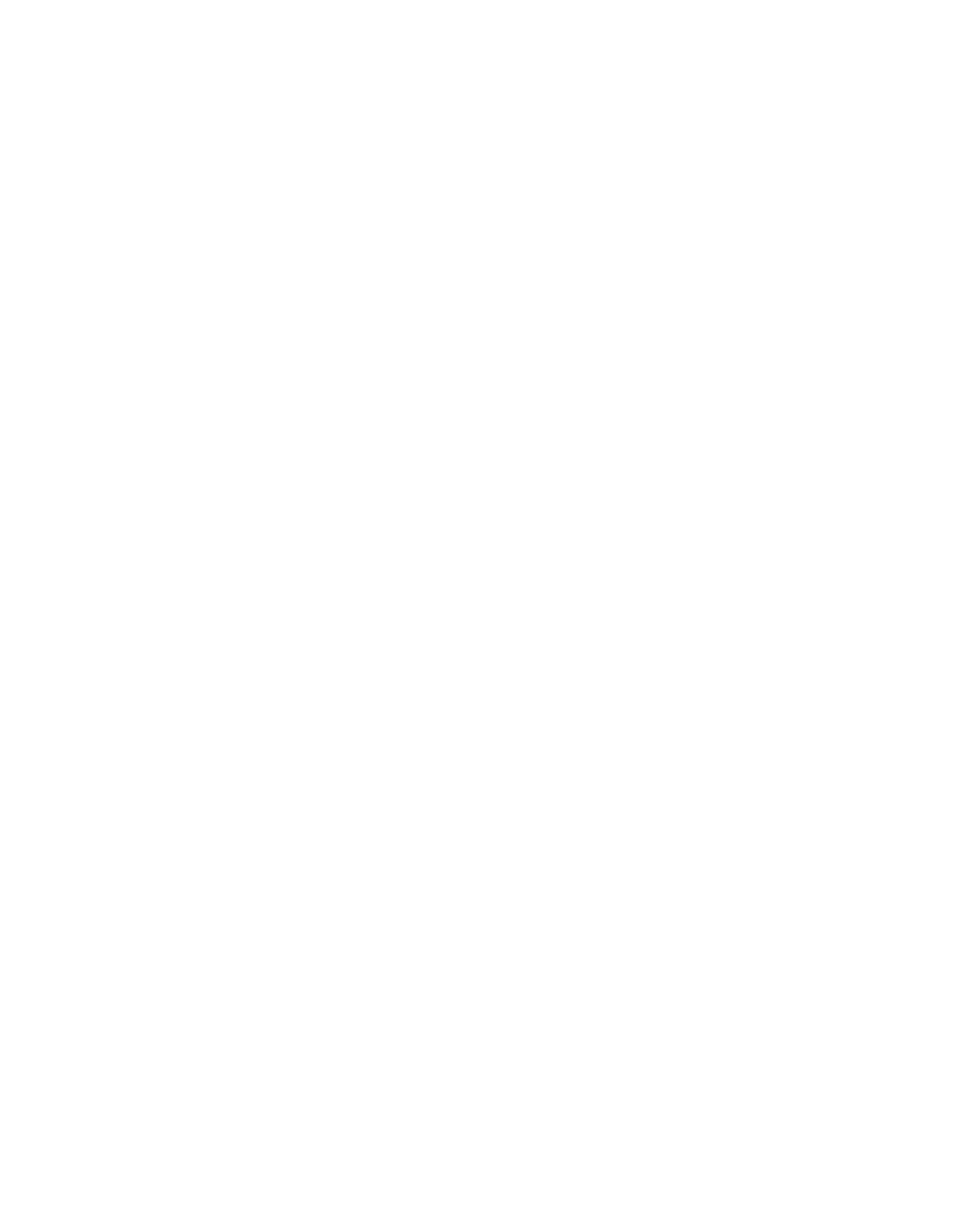This Honours Thesis represents my own work and due acknowledgement is given whenever information is derived from other sources. No part of this Honours Thesis has been or is being concurrently submitted for any other qualification at any other university.

Signed: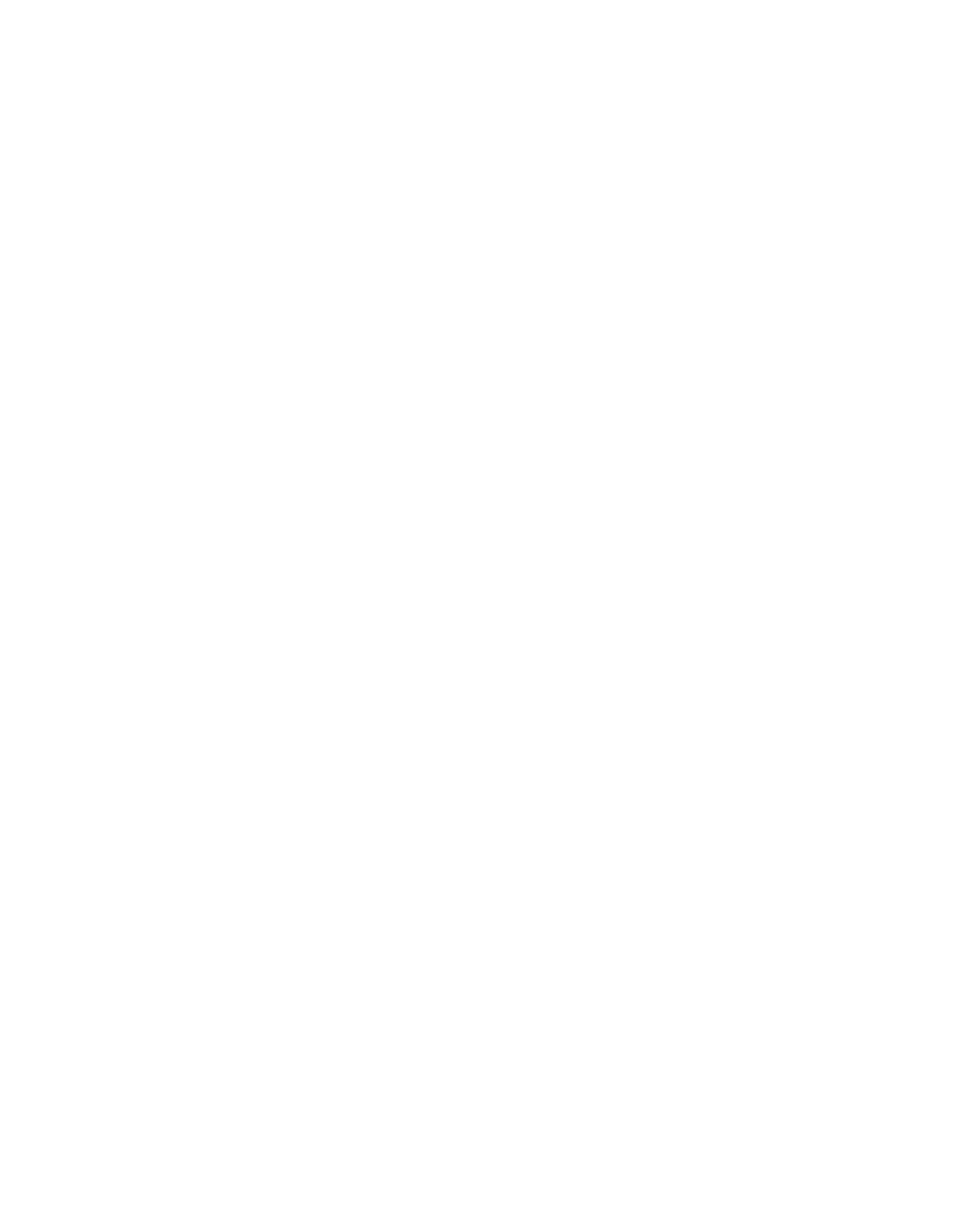<span id="page-4-0"></span>'This page is for making acknowledgements that have a direct bearing on the HT and is not for indulging in routine gestures of politeness or sentimental attitudinising. In all things, the candidate should be guided by good taste and good sense' [\(Department of English Language](#page-14-0) [and Literature 2014:](#page-14-0) 2).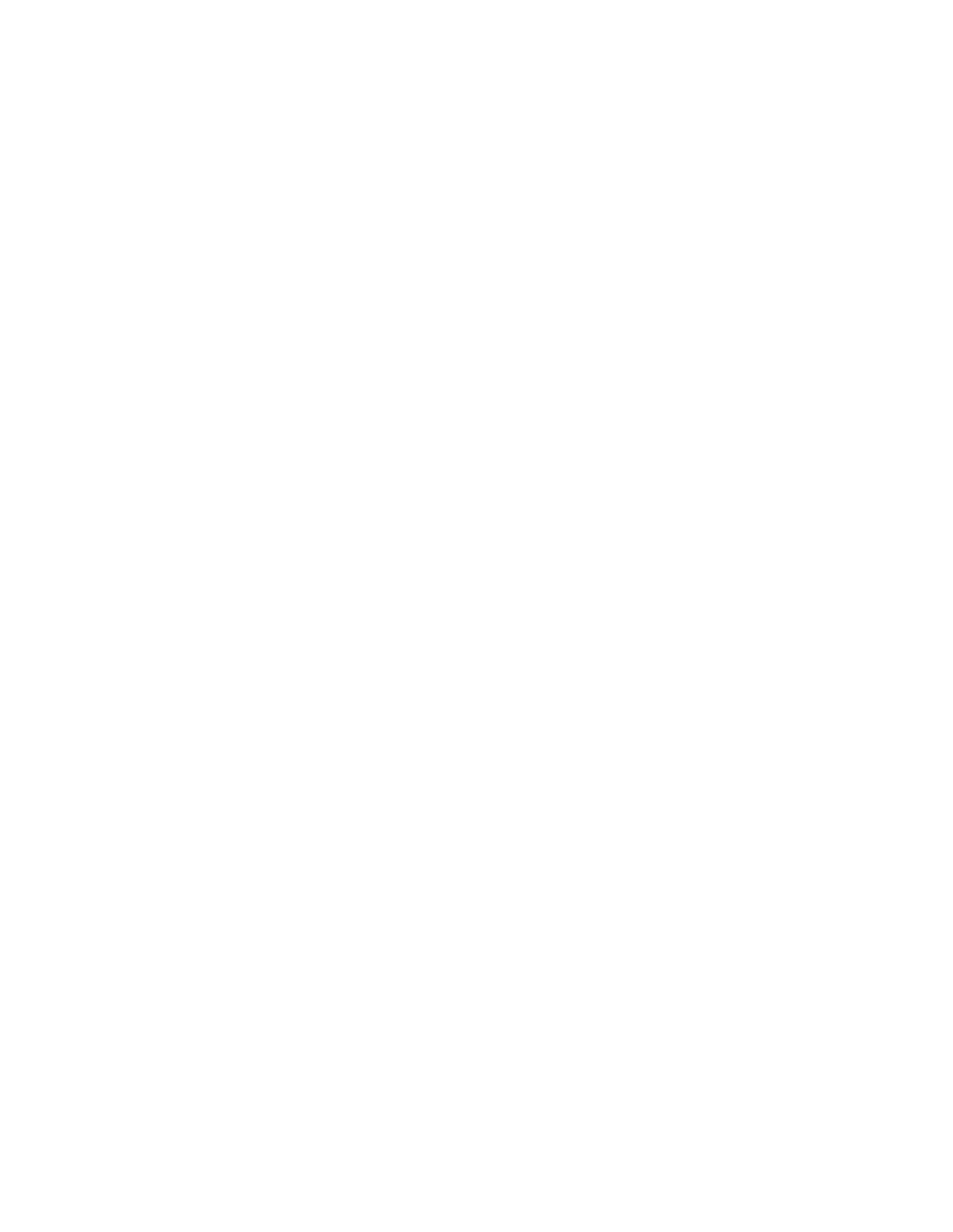<span id="page-6-0"></span>Be sure to keep it under 300 words [\(Department of English Language and Literature 2014\)](#page-14-0).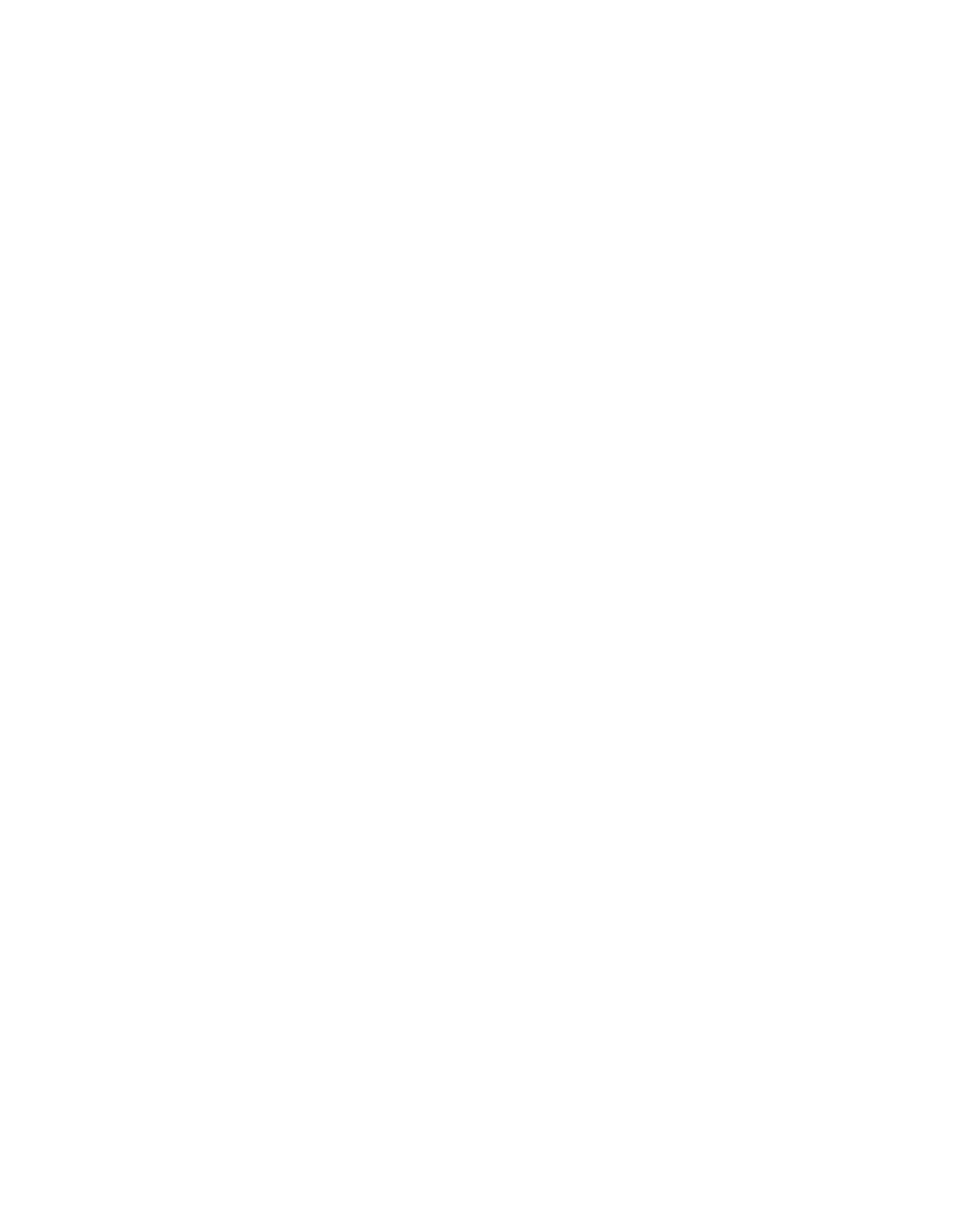## Contents

<span id="page-8-0"></span>

| Acknowledgement<br>Abstract |                       | $\mathbf{v}$ |
|-----------------------------|-----------------------|--------------|
|                             |                       | vii          |
|                             | Contents              |              |
|                             | 1 Introduction        | 1            |
|                             |                       | 1            |
|                             | 1.2                   |              |
|                             | A Your first appendix | 3            |
|                             | <b>Bibliography</b>   |              |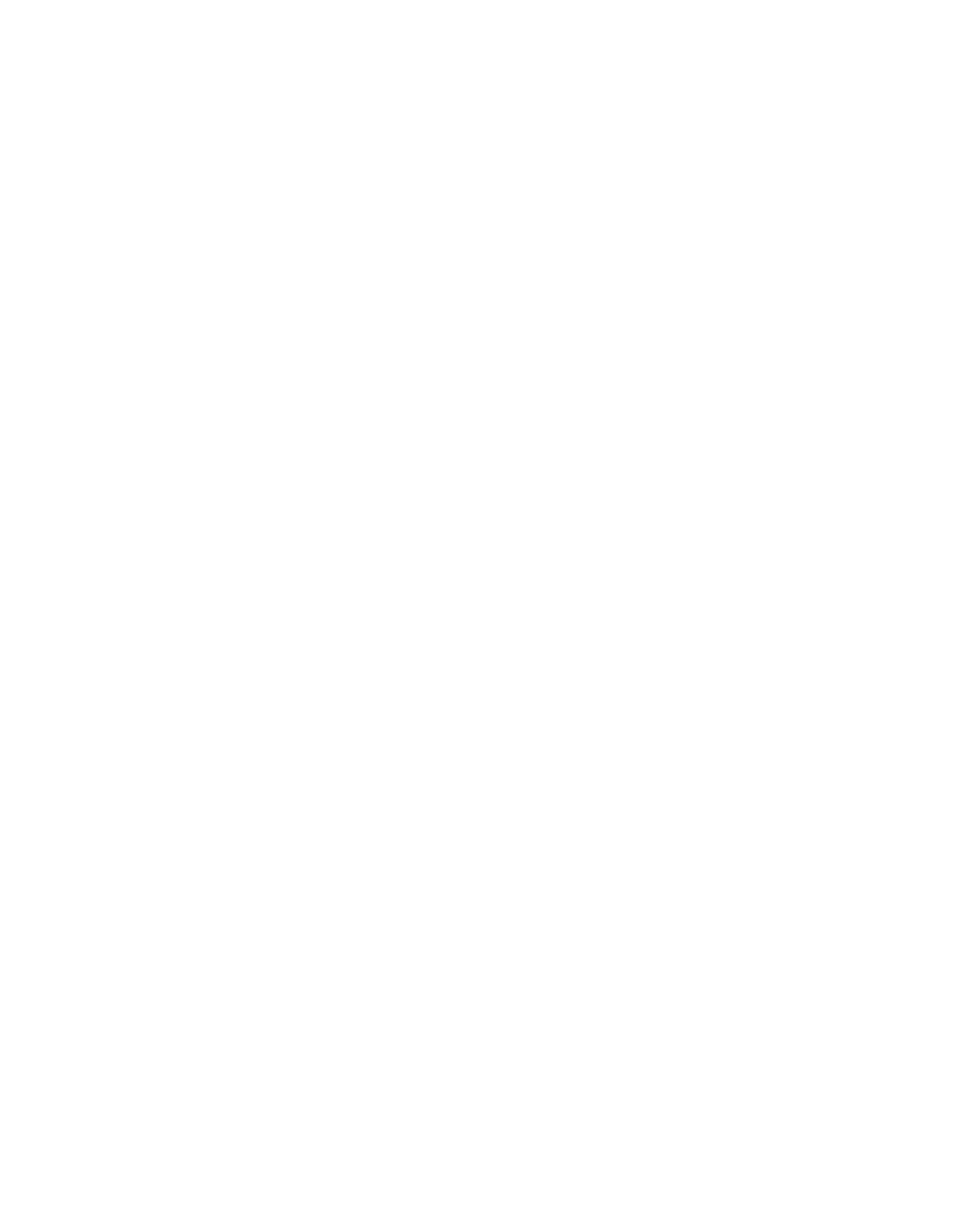### 1. Introduction

<span id="page-10-0"></span>This is a chapter.

#### <span id="page-10-1"></span>**1.1 Overview**

You can embed sections and subsections.

#### **1.1.1 Research Question**

Is 'L'IEX' pronounced [let<sup>h</sup> $\epsilon$ k<sup>h</sup>] or [lat<sup>h</sup> $\epsilon$ k<sup>h</sup>]?

#### <span id="page-10-2"></span>**1.2 Trees and Glosses**

Packages have documentation that explain (among other things) how to implement them.

These are brief implementation examples for expex and tikz-qtree.

Glossed examples data can be presented like in [\(1\)](#page-10-2) below.

(1) *Missile cannot anyhow* Missile cannot carelessly fire ATTR *tzua one.* 'Missiles should not be carelessly fired.'

A syntax tree can be presented and labelled as a figure, as with Figure [1.1](#page-10-3) below.

Figure 1.1: Deriving 'Ticket you got?' through topicalization

<span id="page-10-3"></span>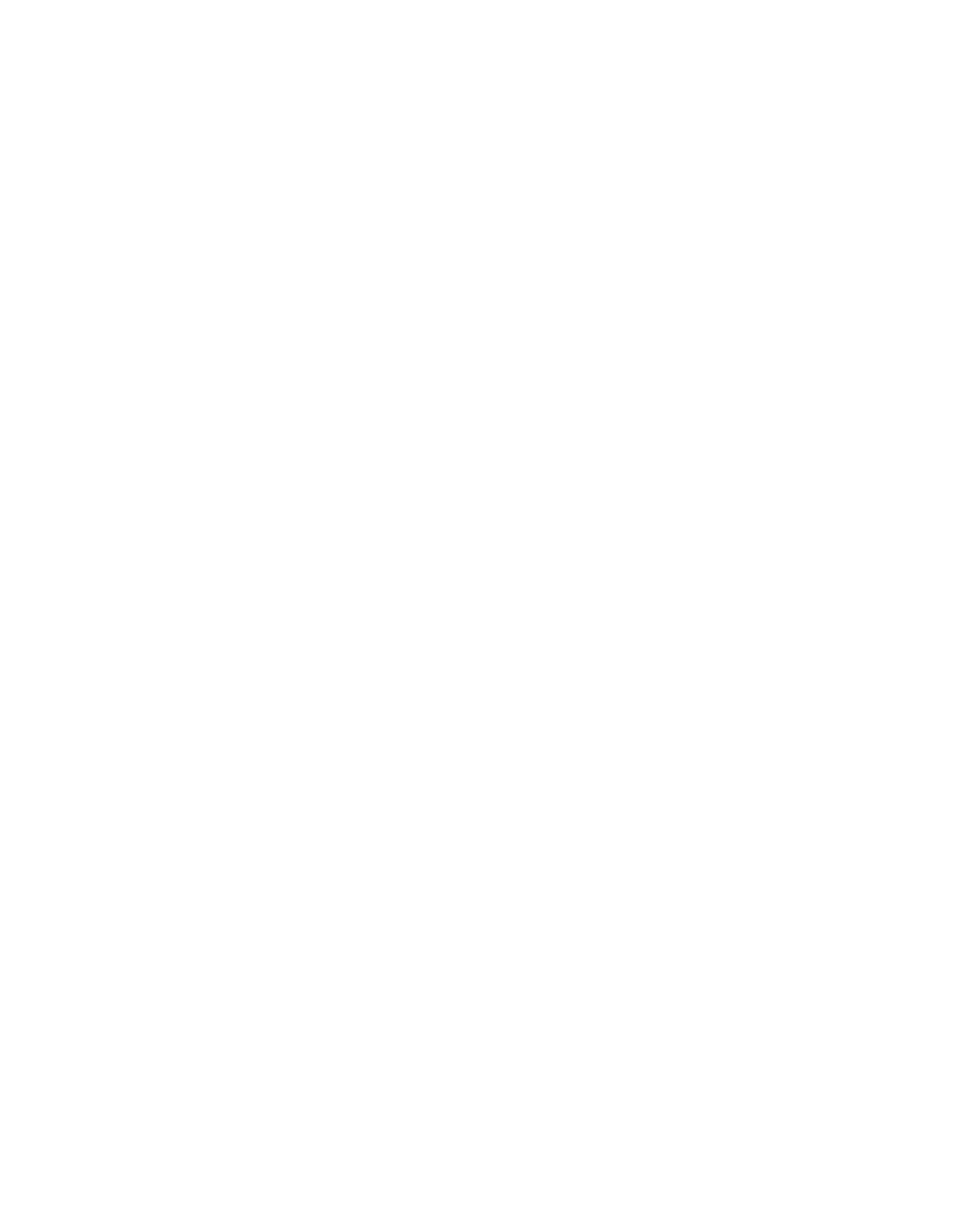# A. Your first appendix

<span id="page-12-0"></span>See <https://www.overleaf.com/read/qyhckhfyfvmb> on Overleaf for useful examples of formatted text, typing in IPA, etc.